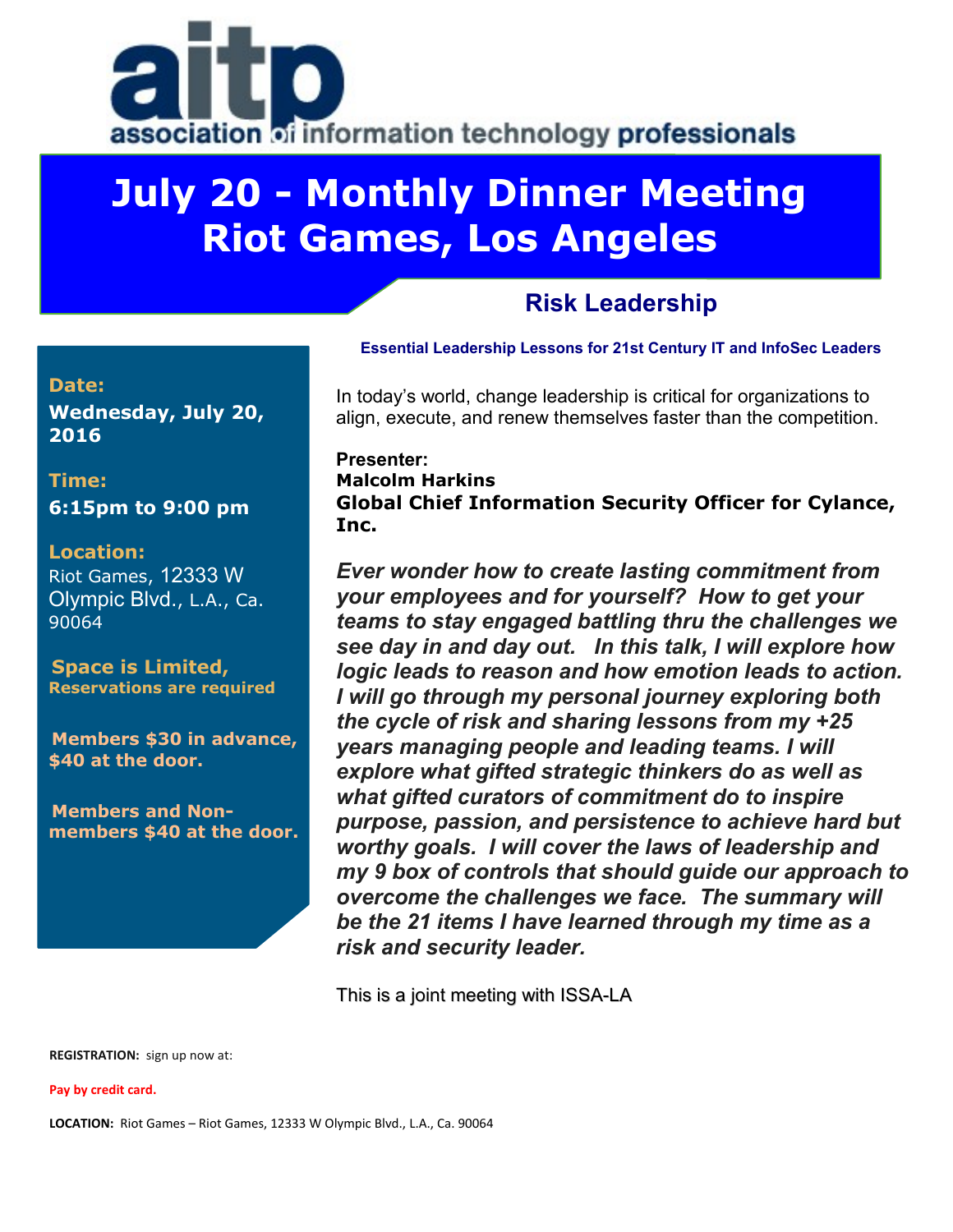## **About Our Speaker**

#### **Malcolm Harkins Global Chief Information Security Officer for Cylance, Inc**

Malcolm is the Global Chief Information Security Officer for Cylance, Inc. Previously he was the vice president and Chief Security and Privacy Officer (CSPO) at Intel Corporation. In this role Malcolm was responsible for managing the risk, controls, privacy, security, and other related compliance activities for all of Intel's information assets, products and services. Malcolm is a frequent speaker at Industry events, and is a contributing author to a book titled Introduction to IT Privacy, a Handbook for Technologists a publication from the International Association of Privacy Professionals that was published in March 2014.

### **Stay Connected……….**

*Join our LinkedIn Group [www.LinkedIn.com/GroupsDirectory](http://www.linkedin.com/GroupsDirectory) "aitp-la" Email us at [info@aitp-la.org](mailto:info@aitp-la.org) Subscribe to our newsletter: [www.informationtechnologyzone.com](http://www.informationtechnologyzone.com/) Our website: [http://www.aitp-la.org](http://www.aitp-la.org/)*

### **COMING ATTRACTIONS**

**To be announced**

### *We appreciate our sponsors***.**

Without their support, the events and programs that we develop would not be possible!



*MCS is a Platinum Sponsor*

MCS provides vocational assessment services public social services and welfare-towork clients to assist them with education, training, and career path to employment and attain economic self-sufficiency. Assessment Centers are located throughout Los Angeles County. For more information, visit **<http://www.mcscalifornia.com/open-tech/>**





Robert Half® Technology



GBH Communications is the nation's leading integrator of audio and video collaboration solutions. Se[e http://www.gbh.com/](http://www.gbh.com/)

Downtown CoLo Corp. offers custom solutions and services for data center colocation, including High Availability cloud, massive storage solutions, as well as dedicated server. For more information go t[o www.downtowncolo.com.](http://www.downtowncolo.com/)

Robert Half is a major national player in sourcing and placement. Find more information at [www.roberthalf.com.](http://www.roberthalf.com/)

E Management Systems is an IBM Business Partner providing a complete suite of products, solutions and support for all of your technology needs -- designed to solve ebusiness and e-commerce problems including Network Security and IBM's Aspera software solutions which bring breakthrough cost savings and efficiency gains in moving large volumes of data over public and private IP networks. Find more information at <http://www.emanagesys.com/>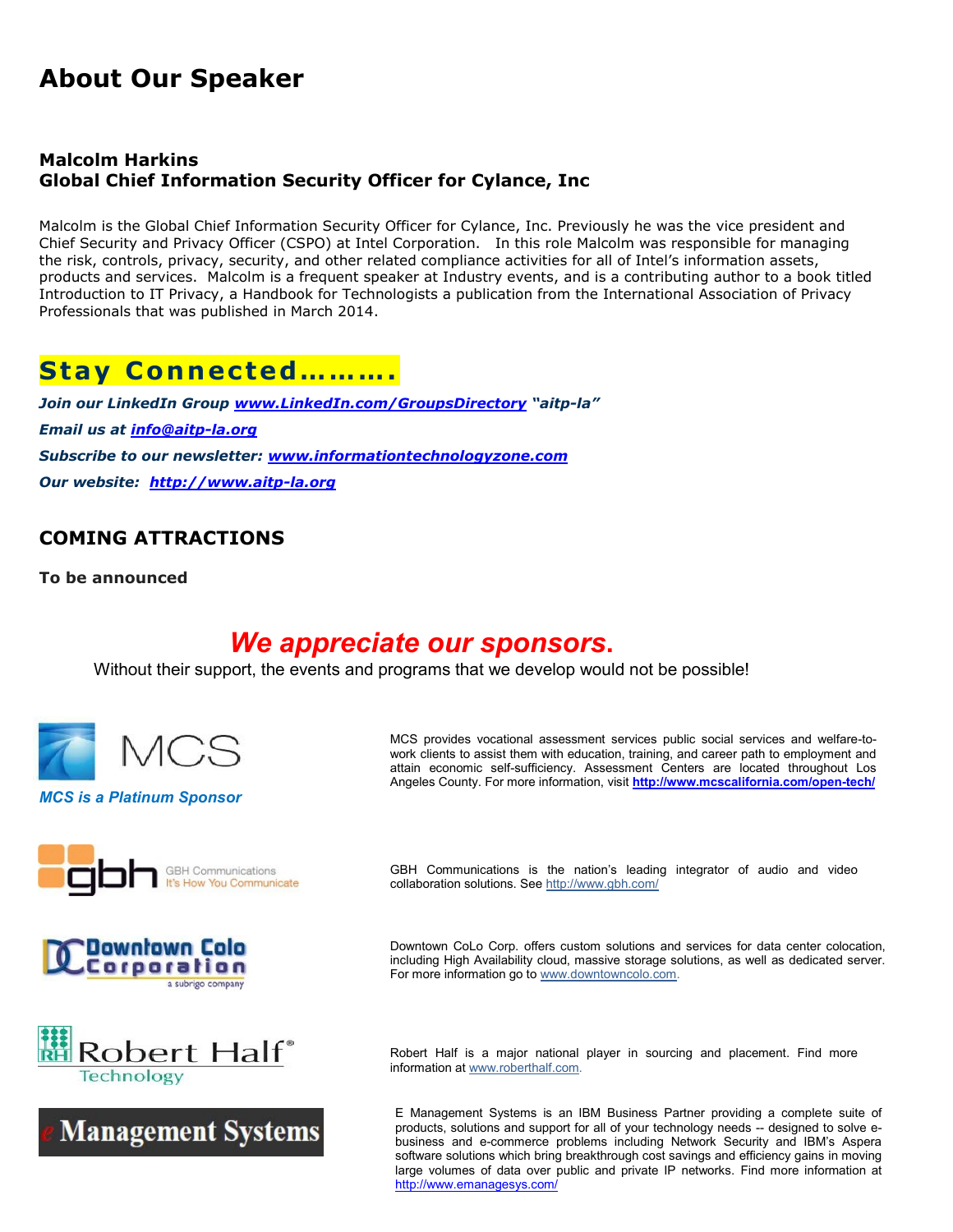

NEC Corporation of America offers direct access to market-leading technologies and resources, ranging from server and storage solutions to IP voice and data solutions, biometric identification, and an array of services spanning business intelligence & analytics, managed security, IT infrastructure management, desktop as a service/cloud, and mobile computing. [www.nec.com](http://www.nec.com/)

Milldam Public Relations is a full-service public relations firm that provides competitively priced strategic communications, media-relations, eventmanagement, business-development, strategic-partnership, and outreach services to small and midsize technology, energy, telecommunications and facilities companies. Since 2005, Milldam Public Relations has been dedicated to providing a full range of Public Relations services for our clients. We work to find the best possible avenues for promotion, whether the goal is awareness of a new line of products, continuing the growth of an existing business or building brand recognition in preparation for a potential acquisition. Learn more at: <http://milldampr.com/>

Note: Originally the meeting was scheduled as: **Lessons from a quarter of a billion breached records**. " with Troy Hunt, but the speaker could not make the meeting, original flyer text listed below:

What motivates attackers to dump data publicly? How is it sold, traded and redistributed and for that matter, what even causes adversaries to go public with it? These are all questions I've dealt with over the years running the ethical data breach search service "Have I been pwned". It's also given me the opportunity to interact with everyone from the attackers breaching these systems to the impacted organisations to law enforcement agencies. In this talk, I'll share the lessons learned from working with more than a quarter of a billion publicly dumped records as a result of major data breaches. The talk sheds light on how this class of adversary operates and the weaknesses within organisations they continually manage to exploit. It's a unique inside look at security from a very real world and very actionable perspective. Presenter: